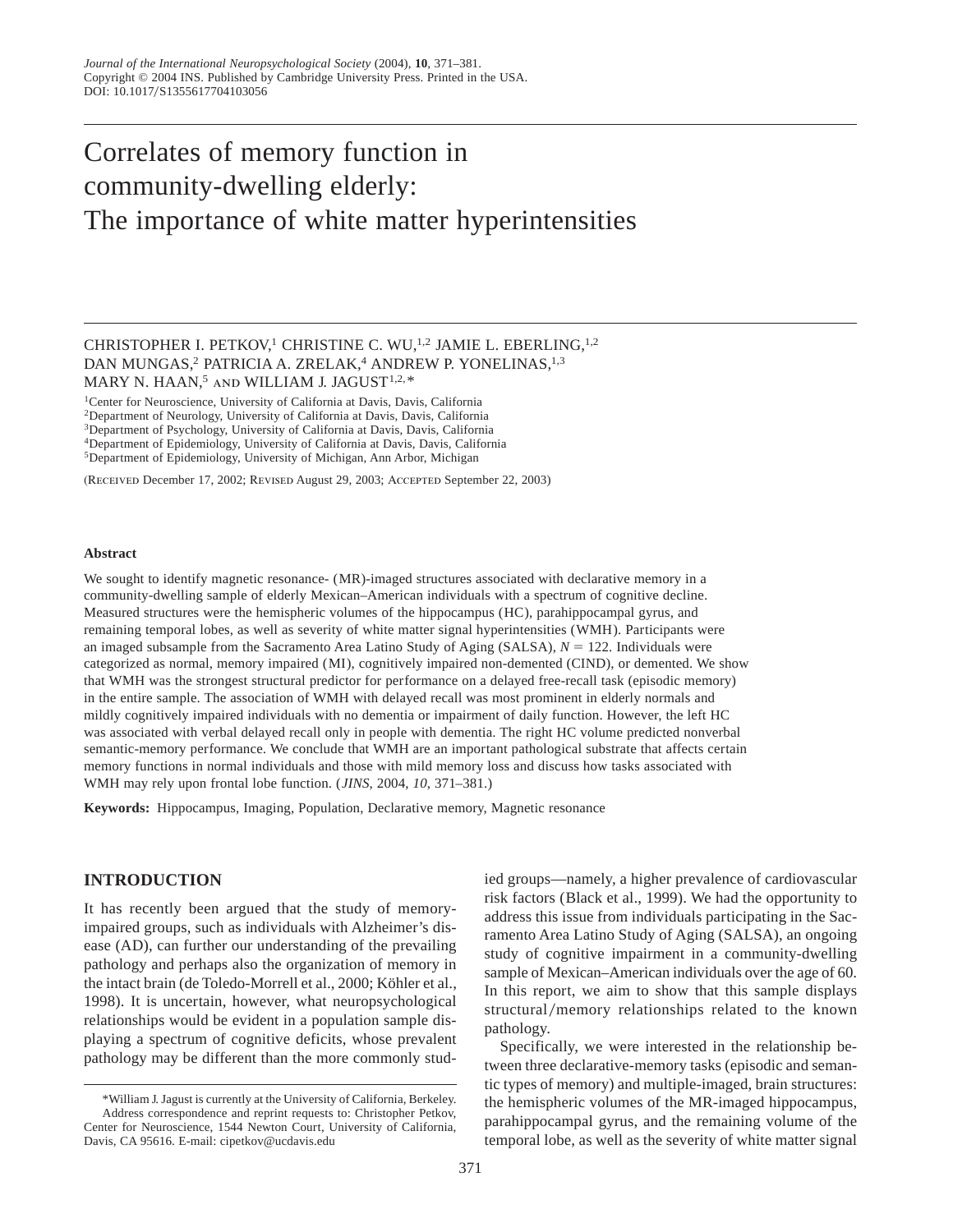hyperintensities, shown by hyperintense foci on protondensity MR images. We reasoned that measurement of these structures may be important for defining declarativememory relationships in an elderly sample susceptible to the different disease processes of AD and vascular disease. Reduced hippocampal volume is a marker for AD (Jack et al., 1999; Juottonen et al., 1999) and is associated with episodic-memory impairment in these patients (Wilson et al., 1996). The temporal lobe volume may be important for semantic memory (Chan et al., 2001; Galton et al., 2001) and atrophy of the parahippocampal gyrus is associated with episodic memory in some studies (de Toledo-Morrell et al., 2000; Köhler et al., 1998; Libon et al., 1998). White matter signal hyperintensities (WMH) are commonly seen on magnetic resonance imaging (MRI) scans of elderly individuals and tend to be associated with cognitive tasks involving the frontal lobes (DeCarli et al., 1995; Swan et al., 2000), as well as with episodic memory in a recent meta-analysis (Gunning-Dixon & Raz, 2000). WMH are also associated with age (de Leeuw et al., 2001; Garde et al., 2000), cardiovascular risk factors (Breteler et al., 1994; Longstreth et al., 1996), and have been suggested as a marker for ischemic vascular dementia (Skoog, 1998).

Given our understanding of memory correlates in the studied groups we posed the following question. In communitydwelling elderly with a spectrum of cognitive decline, would episodic-memory performance as assessed by a delayedrecall task be more strongly associated with hippocampal volume, as expected, or another structural measure such as white matter signal hyperintensities (WMH), a marker of white matter disease? Here we answer that WMH are more strongly associated with a delayed-recall task in this sample and highlight the importance of white matter hyperintensities for studies of declarative memory in certain study groups. We also expected cognitive deficits and structural changes to differ between subgroups of this sample thus we classified individuals as normal, memory impaired (MI), cognitively impaired non-demented (CIND), or demented.

# **METHODS**

# **Participant Sampling and Categorization**

The SALSA project recruited 1789 Mexican–American individuals over age 60 in 1998–1999. Sampling was based on identification of predefined census tracts with a high density of Mexican–American residents in the California Central Valley. The imaging study reported here represents a substudy of the SALSA project in which 122 individuals were randomly sampled to provide a broad spectrum of cognitive impairment. Exclusionary criteria only limited participants with contraindication to MRI examination or a history of severe longstanding mental illness. This study was approved by the University of California at Davis, Institutional Review Board, and all participants gave informed consent to participate. Further details on participant sampling and categorization are reported in Wu et al. (2002).

A multistage screening approach was employed to classify individuals into four categories. The *first stage* employed two cognitive instruments: the Modified Mini-Mental State Exam (3MS) and the Delayed Recall Scale (DelRec) of the Spanish and English Verbal Learning Test (Gonzalez et al., 2001a)—a test of verbal episodic memory taken from the Spanish and English Neuropsychological Assessment Scales, the SENAS battery (Mungas et al., 2000). The SENAS battery (see below) is a multidimensional test battery for the assessment of cognitive functioning in elderly individuals that has psychometrically matched Spanish and English versions. The *second stage* of evaluation included administration of the five remaining scales from the SENAS battery, which included other memory and neuropsychological tests. In addition, the Informant Questionnaire on Cognitive Decline in the Elderly (IQCODE) (Del-Ser et al., 1997; Jorm & Korten, 1988) was administered. The IQCODE assesses functional ability in comparison to an earlier time point. Participants were selected for the *third stage* of evaluation that included a clinical examination (history and physical) by a neurologist: (1) if they scored below the 10th percentile on one or more of the SENAS scales and below the 20th percentile on the IQCODE, (2) if they scored below 10th percentile on four or more neuropsychological tests, or (3) below 5th percentile on IQCODE. This evaluation strategy resulted in the selection of the following four participant groups:

#### *Normal*

These 25 individuals scored above the 20th percentile on both the 3MS and DelRec ( *first stage*, see above). A random 20% of those classified as normal underwent the full neuropsychological battery for validation (*second stage*).

## *Memory impaired (MI)*

These 58 individuals were selected after the *second stage* was completed based on scores below the 20th percentile on the 3MS or DelRec but above the 20th percentile for the IQCODE. These individuals all had impaired memory but with unimpaired functional ability as assessed by the IQ-CODE. These participants also may have had other mild cognitive impairments, as assessed by the other scales in the SENAS battery, but did not meet the severe cognitive impairment criteria for the *third stage* of evaluation. This was the largest subgroup of the four and was oversampled from the larger population because we are particularly interested in exploring mechanisms of memory failure and predictors of progression to dementia in this population.

#### *Cognitively impaired non-demented (CIND)*

These 14 participants all received neurological examination (*third stage*) and therefore had performed poorly (<10th percentile) on one or more neuropsychological scales and the IQCODE  $\leq$ 20th percentile). After examination, these cases went to a case adjudication conference and were di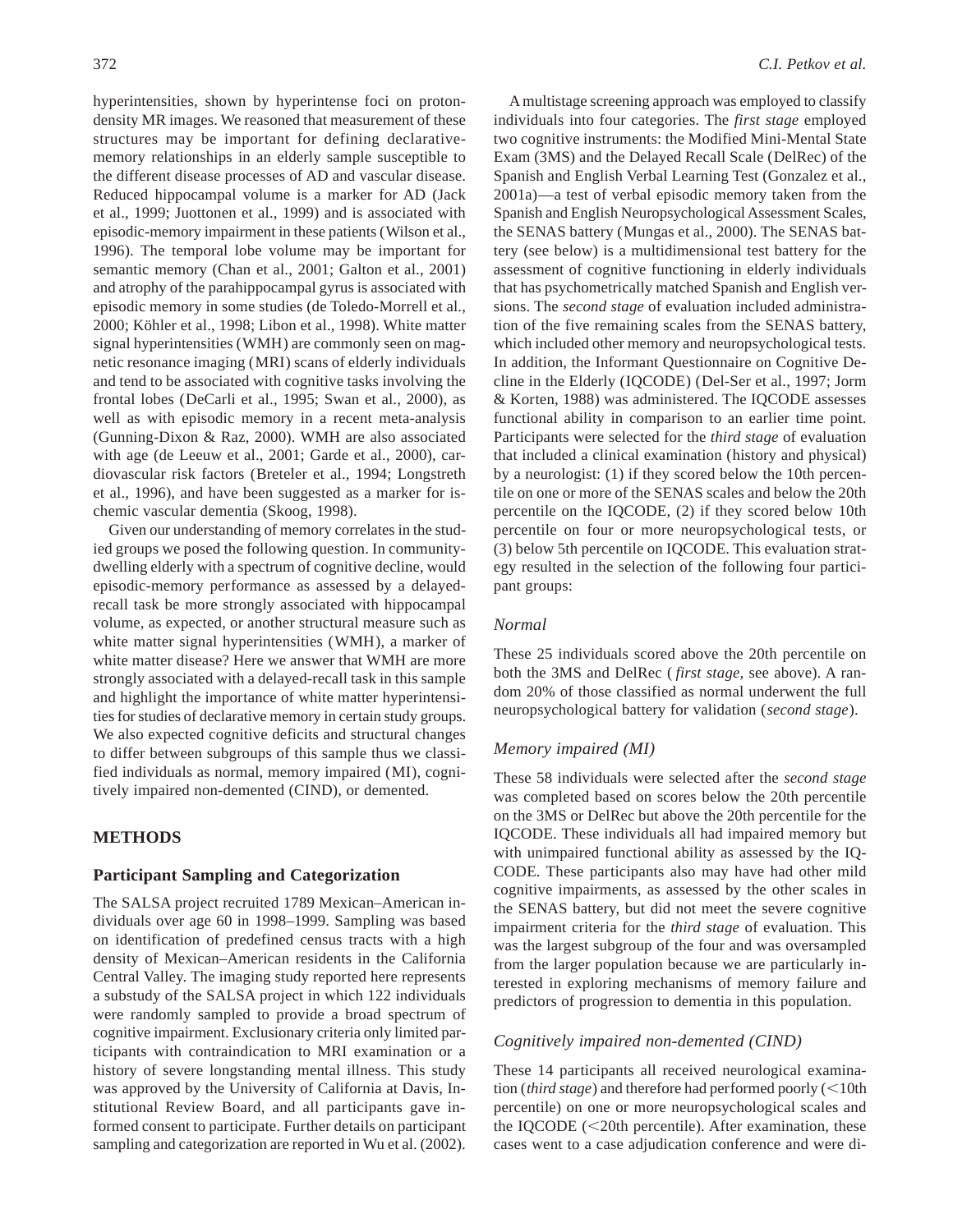agnosed as non-demented based on the nature and severity of cognitive and functional deficits.

# *Demented*

These 25 participants were classified as demented after a neurological examination. Dementia was established based upon all available clinical information in a case adjudication. Operational criteria for dementia required clinically significant impairment in two or more cognitive domains and clinically significant impairment of independent function.

# **Neuropsychological Battery**

Neuropsychological tests were taken from the SENAS battery, which contains seven scales for the assessment of cognitive functioning in elderly individuals. Language of test administration for bilinguals was determined algorithmically and all scales had previously been psychometrically matched in Spanish and English (Mungas et al., 2000). Details on scale content, test development, reliability, and validity are addressed in Mungas et al. (2000). The seven scales in the SENAS battery (see below) include tests of verbal conceptual thinking, verbal attention span, pattern recognition, and the following three scales for assessing episodic and semantic memory.

## *Delayed list recall (DelRec)*

This was a word-list learning task that consisted of five learning trials using a fifteen-word list. Participants were tested on immediate recall for each trial and delayed recall was tested after reading a distracter list of words. The number of words recalled on the delayed recall trial was the primary dependent variable. This task was intended to measure verbal episodic memory.

## *Object naming (ObjNM)*

This was a confrontation-naming task in which a participant was asked to name, in Spanish or English, colored pictures of objects. The number of objects correctly named was the dependent measure. This task was intended to assess verbal semantic memory.

## *Picture association (PictAssoc)*

This task was intended as a measure of nonverbal semantic memory. The participant was presented with a stimulus on one page, and asked to indicate which of 5–10 targets on a second page it was most strongly associated with. For example, in one item the stimulus was a colored picture of a peach pit, and the participant's task was to select a picture of a peach from a page containing pictures of many different fruits.

# *Additional scales used*

The 3MS is a modified version of the Mini-Mental State Exam (MMSE) designed to sample a broader range of global cognitive ability (Teng & Chui, 1987). It uses a 100-point scale instead of the 30-point scale of the MMSE. The Informant Questionnaire on Cognitive Decline in the Elderly (IQCODE) (Del-Ser et al., 1997; Jorm & Korten, 1988) is a scale of an individual's daily functional abilities as reported by a friend or family member. To assess depression in this sample we used the Center for Epidemiologic Studies Depression Scale (CES-D), which has been used to measure depressive symptoms in geriatric populations and in the SALSA study (Gonzalez et al., 2001b).

## **Imaging Methods**

All Magnetic Resonance (MR) images were collected on a GE 1.5 T Signa Horizon LX NV/i System. Three scans were obtained: a sagittal fast spin echo locator T2-weighted pulse sequence (repetition time [TR]: 3000 ms; echo time [TE]: 94 ms; field of view [FOV]:  $24 \times 24$  cm; slice thickness, 5 mm; slice gap, 1 mm; matrix,  $256 \times 224$ ), an axial oblique spin echo T2-weighted/proton-density pulse sequence (TR: 2,420 ms; TE: 20 ms and 90 ms; FOV: 24  $\times$ 24 cm; 44 slices; slice thickness, 3 mm; matrix:  $256 \times 192$ ), and a T1-weighted, coronal 3D spoiled gradient recalled echo, inversion recovery prepped pulse sequence (TE: 1.9 ms; flip angle:  $20^\circ$ ; FOV:  $24 \times 24 \times 18.6$  cm; 124 contiguous slices; slice thickness 1.6 mm; matrix:  $256 \times 256$ ).

## **Volume of Interest Analyses**

Using the program VIDA (Klein et al., 1997), a volume of interest (VOI) approach was used to delineate the boundaries of the right and left hippocampus (RHC, LHC), temporal lobe (RTL, LTL), and parahippocampal gyrus (RPHG, LPHG; see Figure 1). First the T1-weighted coronal dataset was resliced and aligned perpendicular to the long axis of the left hippocampus. The VOIs were manually traced on 1.6-mm contiguous coronal slices in the anterior to posterior direction. While the borders were traced on the coronal slices, the corresponding sagittal and axial views were used to verify boundaries. VOIs were computed from areas on adjacent slices as traced by raters blind to group membership. Intrarater and, where appropriate, interrater reliabilities were determined using the intraclass correlation coefficient (ICC) (Shrout & Fleiss, 1979), reported for each VOI below. To assess drift in volume measurements, intrarater reliability was determined on two occasions (the second  $\sim$ 8 months later) for 14 hemispheres of the HC, PHG, and TL.

## *Hippocampal volume*

The hippocampal volume (HC) included the hippocampus proper (CA1–CA3 fields), dentate gyrus, and the subicular complex. The rostral end of the hippocampus was identi-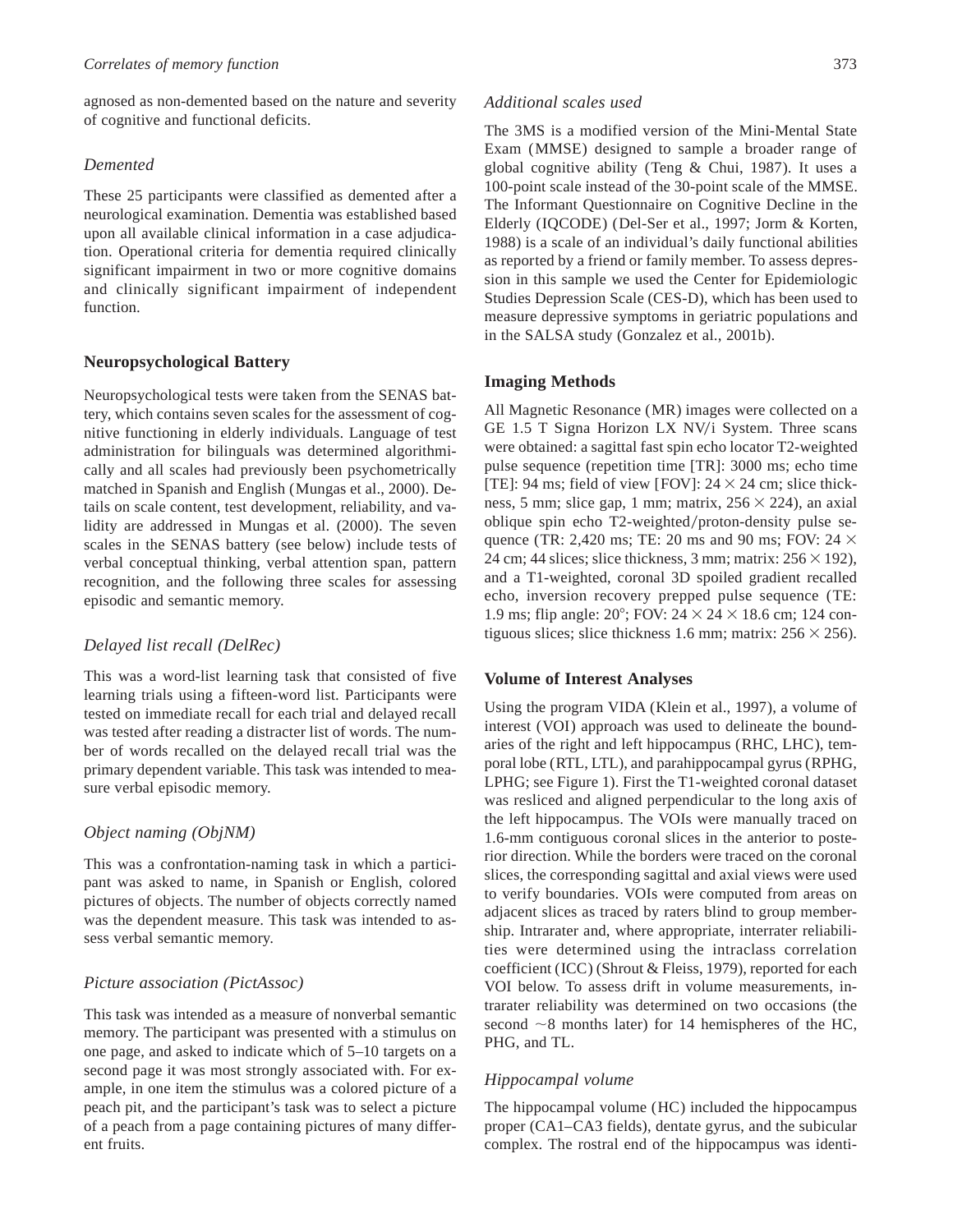

**Fig. 1.** Example VOI tracings on T1-weighted MR images for two individuals classified as demented (left panel) and normal (right panel). VOIs traced were the hemispheric regions of the hippocampus (HC, middle left in panels), parahippocampal gyrus (PHG, lower left), and remaining temporal lobe (TL; which excluded the HC, PHG and white matter of the PHG).

fied using the coronal slice on which the alveus (a white matter marker with high signal intensity) formed the border between the hippocampus and the dorsally located amygdala. In more posterior sections, the hippocampal (choroid) fissure and the superior portion of the inferior horn of the lateral ventricle were the superior boundary; the fimbria were excluded from the superior boundary of the hippocampus. The inferior and medial boundaries of the hippocampus were the white matter of the parahippocampal gyrus. The posterior boundary of the hippocampus was the first slice in which the fornices were completely distinct from the gray/white matter of the thalamus (where the collateral trigone joins the inferior horn of the lateral ventricle with the superior body of the lateral ventricle). A single rater traced the HC regions. ICCs assessed on two occasions were .98 and .94 for RHC and .96 and .95 for LHC.

# *Parahippocampal gyrus*

The parahippocampal gyrus volume (PHG) included gray matter of the entorhinal (EC) and parahippocampal cortices (Amaral, 1999), which were traced separately but later combined. The anterior border of the parahippocampal gyrus started two slices caudal ( $\sim$ 3.2 mm) to the frontotemporal junction (limen insulae) (Insausti et al., 1998). On more rostral sections where the parahippocampal gray matter could not be distinguished from hippocampus, the medial boundary was taken as a horizontal line drawn medially through the gray matter from the point where the white matter tract of the parahippocampal gyrus ended to the inferior horn of the lateral ventricle (Honeycutt et al., 1998). On more posterior sections the medial parahippocampal gyrus was distinct from the hippocampus and the white matter of the gyrus served as the medial boundary. The lateral border was the fundus of the collateral sulcus. The lateral

boundary of the PHG, in sections anterior to the lateral geniculate nucleus (consisting mostly of the entorhinal cortex), depended on the depth of the collateral sulcus as based on methods by Insausti et al. (1995). In sections posterior to the lateral geniculate nucleus, consisting of the parahippocampal cortex, the fundus of the collateral sulcus was taken as the lateral boundary. The posterior border was defined as the first slice in which the gray matter of the calcarine sulcus was apparent on both banks of the sulcus. A single rater traced the PHG. ICCs assessed on two occasions were .84 and .80 for the RPHG and .91 and .94 for the LPHG.

# *Temporal lobes*

The temporal lobe volume (TL) excluded the hippocampus and the gray matter of the parahippocampal gyrus, the other regions traced, and the white matter of the parahippocampal gyrus as in methods by Visser et al. (1999). Also regions of the temporal lobe more posterior to the end of the hippocampus (as defined above) were excluded which marked the posterior boundary for the TL volume. The anterior boundary was the first section in which the temporal lobe was seen. The uncus and amygdala, anterior to the hippocampus, were included in the TL volume. The medial boundary was the fundus of the collateral sulcus, from which a straight line was drawn to the temporal limb of the lateral ventricle; this line was continued vertically to the fundus of the lateral sulcus, excluding the insula, and served as the superior boundary. The TL was traced on every other coronal slice (3.2-mm spacing) by two raters. Interrater ICCs for the temporal lobe regions (RTL, LTL) were .89 and .87. Intrarater ICCs were .99 for the RTL and .90 for the LTL for the first rater and .92 and .98 for the RTL and .82 and .98 for the LTL for the second rater, who was assessed on two occasions.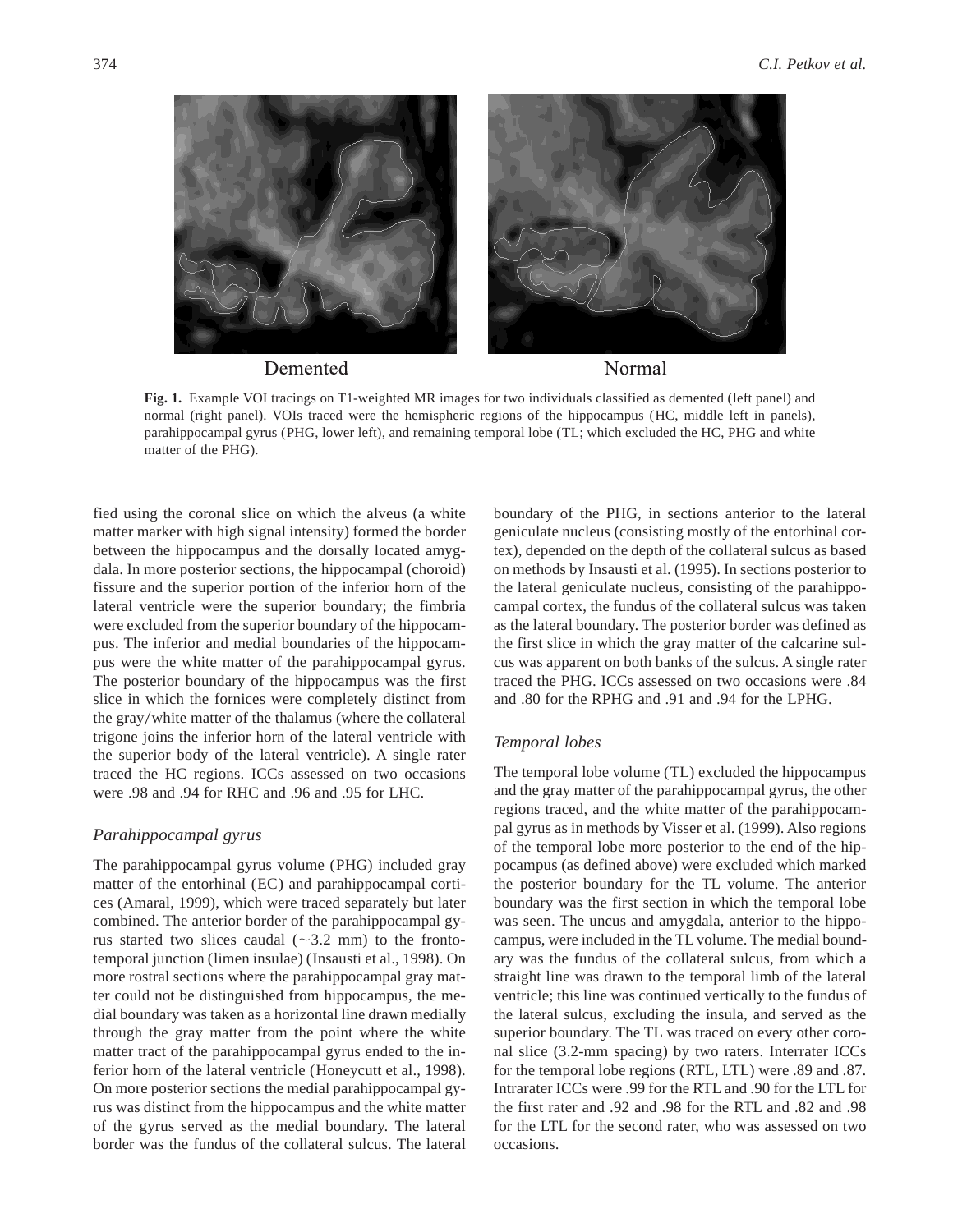# *Intracranial volume (ICV)*

ICV was determined by manually outlining the margin of the inner skull on contiguous 10-mm axial slices. The superior boundary was the top of the skull and the inferior boundary was the most superior level of the cerebral peduncles. Two raters traced the ICV with an interrater reliability of .97.

# **White Matter Signal Hyperintensities**

Severity of WMH was determined on proton-density MR images using a semiquantitative scale designed to measure the degree of WMH as a percentage of total white matter (see Figure 2). The scale was a 100-mm line from which the percentage of WMH was determined by measuring the distance from the origin of the scale to the marking placed by a single rater; the greater the severity of WMH the further the mark from the origin. The rater had high intrarater reliability, ICC = .97. An overall percentage rating was determined for each participant from eight equally spaced and contiguous 2.5-mm axial proton-density images. The validity of the scale was further tested by having the rater use the semiquantitative rating scale on a series of 20 brains that had been segmented, using a segmentation program (Fein et al., 2000), into gray and white matter, cerebrospinal fluid, and WMH. WMH percentage of total white matter as determined by the segmentation program and the rater were highly correlated,  $r = .94$ .

## **Statistics and Data Analyses**

Analysis of variance (ANOVA) with Fisher's Protected Least Significance Difference (PLSD) *post-hoc* analyses determined group differences on cognitive tests and on demographic variables such as age and education. Chi-square analyses were used to determine group differences on language and gender.

Initially, we used a bivariate correlation matrix between VOIs and the memory scales (Pearson correlation coefficients, *r*) to identify imaged variables for further analysis. The VOIs used here were normalized to ICV [(VOI volume/ ICV) \* 100] to control for head size. The hemispheric volumes of the HC and TL were significantly correlated with the memory scales ( $P < .01$ ) and were selected for further analysis. WMH were also significantly correlated with the memory scales  $(P < .01)$  excepting PictAssoc and were also further analyzed. However, the PHG and the entorhinal cortex (EC) were not associated with any of the memory scales ( $P > .05$ ) and were not analyzed further.

For the population-based analyses, we used standard multivariate linear-regression models to determine whether imaged variables were associated with memory performance while accounting for potential confounds. Control variables such as age, education, language, gender, depression (CES-D) and intracranial volume (ICV) were selected based on their likelihood of either affecting performance on a memory scale or the volume of a VOI. Therefore, discrete models incorporated age, education, language, gender, CES-D, ICV, WMH, and a single Volume of Interest (VOI)



 $0.0\%$  WMH

89.2% WMH

**Fig. 2.** Axial proton-density MR images for two individuals with different percentages of white matter signal hyperintensities (WMH).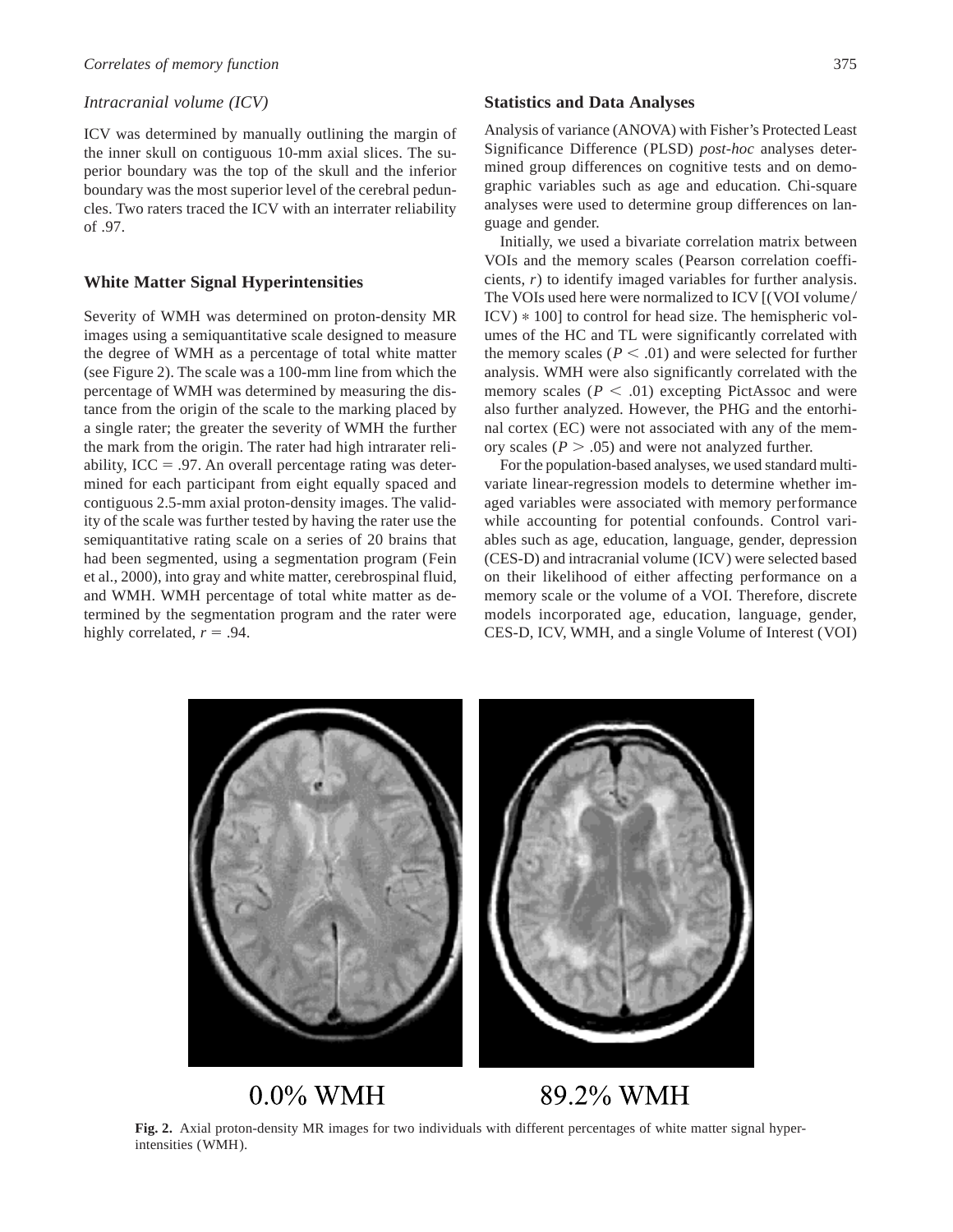as independent variables predicting performance on a memory scale, the dependent variable. The single VOI per model approach was used to avoid collinearities; because of the strong associations between the HC and the TL ( $R^2 = .388$ ), each hemispheric volume was entered independently in the model. The association between WMH and the VOIs was not as strong ( $R^2$  < .054). The effective sample size for the regression models was 101 because of missing data for ObjNM  $(N = 121)$ , PictAssoc  $(N = 121)$ , CES-D  $(N = 109)$ , and WMH  $(N = 112)$ .

Although we relied upon these models for the entire sample, we used bivariate correlations when reporting group effects since the group numbers were generally too small to enter into multivariate models. However, only hypothesis driven associations were analyzed based on the multivariate results.

## **RESULTS**

Groups differed by age (ANOVA,  $P < .05$ ) and education (ANOVA,  $P < .001$ ; see Table 1). Participants in the demented group were significantly older than participants in the normal and MI groups (Fisher's PLSD,  $P < .05$ ). Participants in the CIND group were significantly older than participants in the MI group (Fisher's PLSD,  $P < .05$ ). Participants in the CIND and demented groups had significantly less education than participants in the MI group (Fisher's PLSD,  $P < .01$  and  $P < .001$ , respectively). Groups did not differ on gender (Chi square,  $P = .18$ ). More MI participants were evaluated in English, whereas more demented participants were evaluated in Spanish (Chi square,  $P < .05$ ; see Table 1).

On the 3MS, normals and MI did not differ but the CIND and demented groups differed from all groups (Fisher PLSD,

 $P < .05$ ; see Table 1). On the CES-D, measuring depression, groups did not differ significantly (ANOVA,  $P = .07$ ) although there was a trend for the more cognitively impaired groups to show higher CES-D scores. All groups differed on DelRec performance (ANOVA,  $P < .0001$ ). The normal and MI, and CIND and demented groups did not differ on ObjNM and PictAssoc performance, but the CIND and demented groups performed worse than the normal and MI groups on these scales (Fisher's PLSD,  $P < .05$ ).

#### **Regression Analyses**

The results of standard multivariate regression models for the entire sample are shown in Table 2 as squared partial correlations  $(R^2)$  for independent models incorporating *single* VOIs (hemispheric regions of the HC and TL). Results  $(R^2)$  for WMH are also shown for each model; for all significant associations the direction was as predicted (greater WMH were associated with lower cognitive scores, greater VOIs were associated with higher cognitive scores). After including age, education, language, gender, CES-D, ICV, and WMH in the models, no VOI was significantly associated with DelRec or ObjNM. The RHC was associated with PictAssoc ( $R^2 = .049$ ,  $P < .05$ ). Since we hypothesized that the HC volume would be associated with DelRec (an episodic-memory task), we conducted a by-group bivariate analysis to determine if any of the groups displayed this association. Figure 3 shows that the demented group had the only significant association ( $R^2 = .193, P < .05$ ) and appeared to be driving the overall bivariate correlation between LHC and DelRec, a relationship that was not significant in the multivariate analyses. Excluding outliers did not affect any of the analyses in this report.

|  | <b>Tuble 1:</b> Bubject demographies and cognitive endiacteristics |  |  |
|--|--------------------------------------------------------------------|--|--|
|  |                                                                    |  |  |

**Table 1.** Subject demographics and cognitive characteristics

|                                         | <b>Normals</b> | MI          | <b>CIND</b> | Demented    |  |
|-----------------------------------------|----------------|-------------|-------------|-------------|--|
|                                         | $n = 25$       | $n = 58$    | $n = 14$    | $n = 25$    |  |
| Age (years) <sup>1</sup>                | 68.8 (6.4)     | 68.3 (5.7)  | 72.4(6.1)   | 72.4 (6.5)  |  |
| Education (years) <sup>2</sup>          | 8.2(5.3)       | 9.8(4.8)    | 5.0(5.5)    | 5.7(5.1)    |  |
| Gender (Male/Female)                    | 12/13          | 23/35       | 3/11        | 14/11       |  |
| Language <sup>3</sup> (English/Spanish) | 14/11          | 37/21       | 4/10        | 8/17        |  |
| 3MS <sup>4</sup>                        | 90.8(7.3)      | 84.3 (11.4) | 74.6 (11.5) | 51.2 (23.5) |  |
| CES-D (Depression)                      | 6.4(7.8)       | 10.5(13.0)  | 15.6(13.3)  | 15.1(11.9)  |  |
| DelRec <sup>5</sup>                     | 9.2(2.2)       | 5.5(2.3)    | 4.1(2.4)    | 2.3(2.0)    |  |
| ObjNM <sup>6</sup>                      | 11.0(3.3)      | 9.6(3.7)    | 5.6(4.3)    | 4.0(3.8)    |  |
| PictAssoc <sup>6</sup>                  | 9.2(2.2)       | 5.5(2.3)    | 4.1(2.4)    | 2.3(2.0)    |  |

*Legend.* Numerical results are Means and (SD), except gender and language: numbers represent Male/Female and Spanish/English (language of usage) counts, respectively.

<sup>1</sup>CIND were older than MI, Demented were older than Normals and MI (ANOVA,  $P < .05$ ; Fisher PLSD,  $P < .05$ ).

<sup>2</sup>MI had more education than CIND and Demented (ANOVA,  $P < .001$ ; Fisher PLSD,  $P < .01$ ).

<sup>3</sup>More Demented participants used Spanish; more MI participants used English (Chi square,  $P < .05$ ).

<sup>4</sup>Normal and MI did not differ, CIND differed from all groups, Demented differed from all groups (ANOVA,  $P < .0001$ ; Fisher PLSD,  $P < .05$ ).

<sup>5</sup>All groups differed (ANOVA,  $P < .0001$ ; Fisher PLSD,  $P < .05$ ).

<sup>6</sup>All groups differed except Normals and MI, and CIND and Demented (ANOVA,  $P < .0001$ ; Fisher PLSD,  $P < .05$ ).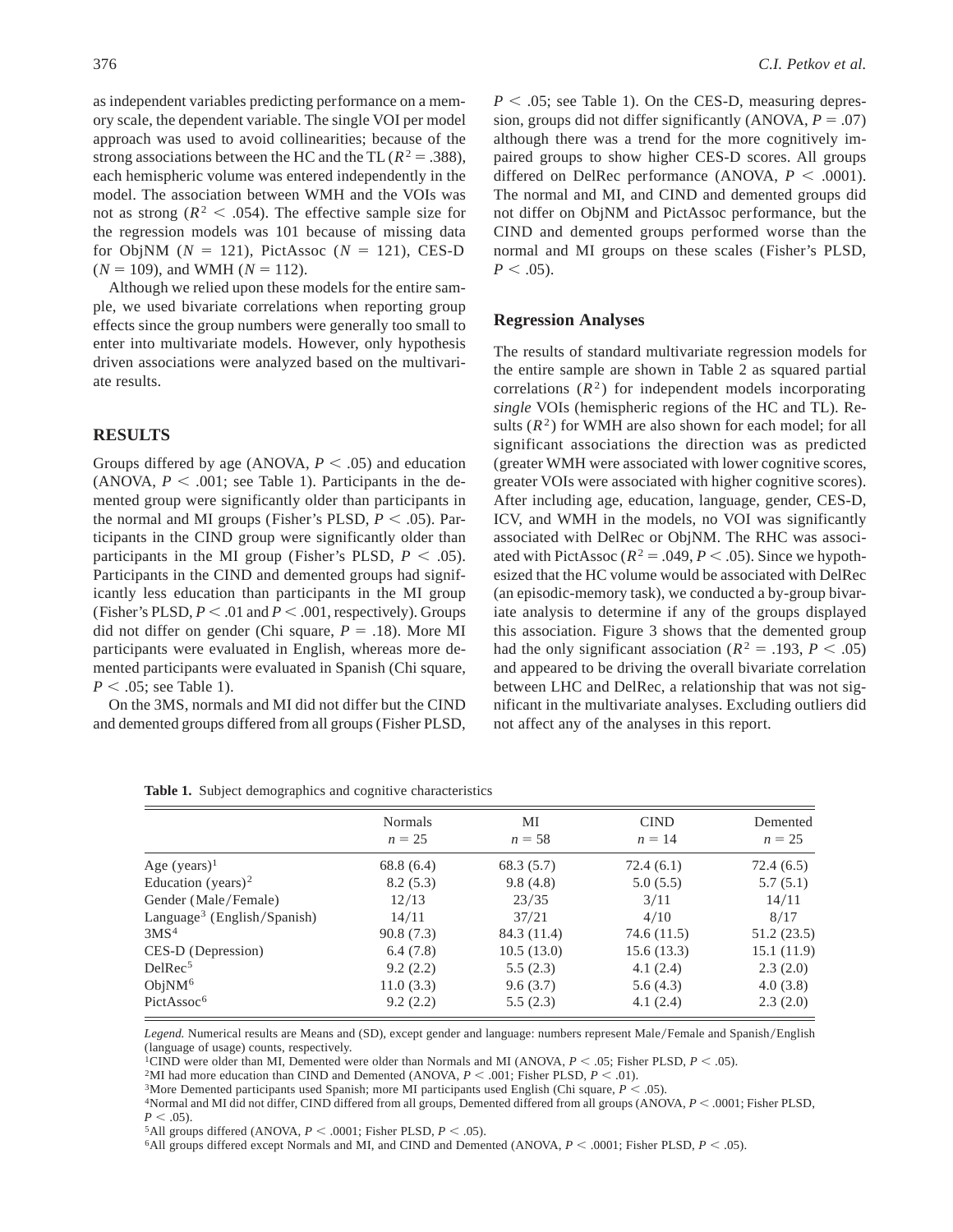| Table 2. Independent multivariate regression analyses |  |  |
|-------------------------------------------------------|--|--|
|                                                       |  |  |

| Model number $(1-4)$ | DelRec <sup>a</sup> |           | ObjNM <sup>b</sup> |           | PictAssoc <sup>c</sup> |           |
|----------------------|---------------------|-----------|--------------------|-----------|------------------------|-----------|
| VOI included:        | VOI $R^2$           | WMH $R^2$ | VOI $R^2$          | WMH $R^2$ | VOI $R^2$              | WMH $R^2$ |
| 1. RHC               | .005                | $.108**$  | .038               | .010      | $.049*$                | .000      |
| 2. LHC               | .000                | $.101**$  | .010               | .012      | .036                   | .000      |
| 3. RTL               | .012                | $.106***$ | .035               | .019      | .010                   | .002      |
| 4. LTL               | .000                | $.103**$  | .003               | .017      | .002                   | .002      |

*Legend.* Each model (numbered 1– 4) incorporated age, education, language, gender, CES-D, ICV, WMH, and a *single* VOI (e.g., RHC in model #1) to predict performance on the three memory scales: delayed recall (DelRec), object naming (ObjNM), or picture association (PictAssoc). Squared partial correlations  $(R^2)$  for each model are reported for WMH and VOIs—the other significant covariates in the models are reported with *P* values. WMH significantly predicted performance for DelRec, and the RHC was the only VOI to predict performance on a memory task, predicting PictAssoc.

\*Significant at  $P < .05$ .

\*\*Significant at  $P < .01$ .

<sup>a</sup>Other variables that correlated significantly with DelRec: age ( $P < .001$ ), education and language ( $P < .05$ ).

bOther variables that correlated significantly with ObjNM: education ( $P < .001$ ) and CES-D ( $P < .05$ ).

<sup>c</sup>Other variables that correlated significantly with PictAssoc: education ( $P < .001$ ), language ( $P < .01$ ) and gender ( $P < .05$ ).

WMH were strongly associated with DelRec ( $P < .01$ ) but not ObjNM or PictAssoc (see Table 2). The relationship between WMH and DelRec showed that WMH were associated with memory performance significantly in MI  $(R^2 =$ .057,  $P < .05$ ; see Figure 4) and strongly, but not significantly, in the normal group ( $R^2 = .064$ ,  $P = .121$ ). Using a logarithmically transformed WMH variable (which was more normally distributed than WMH) did not change any of the results reported, except that the relationship of WMH with DelRec became significant for normals ( $R^2 = .225$ ,  $P <$ .05). Thus, white matter hyperintensities were associated with DelRec performance in the least cognitively impaired group and in normals.

To determine the strength of the association of WMH and VOIs independently as predictors of the memory scales, we determined the  $R^2$  for a model with only the covariates of age, education, language, gender, CES-D, and ICV which for DelRec was  $R^2 = .362$ . Adding WMH to this model increased the  $R^2$  by .088 ( $R^2 = .450$ ) where WMH were significantly associated with DelRec ( $P < .01$ ). However, adding only the LHC volume into the model with the named covariates only increased the  $R^2$  by .004 (whole model:  $R^2 = .366$ ). Here the LHC was not significantly associated with DelRec even without WMH in the model  $(P = .458)$ . With both WMH and the LHC in the model (as in model #1 for DelRec in Table 2), the incremental  $R^2$ change was  $+.088$  ( $R<sup>2</sup> = .450$ ). This analysis was also conducted with the other VOIs for DelRec and in entirety for the other two dependent variables (ObjNM and PictAssoc) and showed similar strength of association for WMH and the VOIs as those reported in Table 2. This suggests that the results of the multiple regression analyses could be thought of as independent associations of WMH and each VOI with the memory scales (see Table 2).

#### **DISCUSSION**

In this sample of Mexican–Americans, impaired groups tended to be less educated and older in age than normals.

With age and education controlled, we found that WMH predicted delayed recall (DelRec) performance. The RHC volume was associated with picture association (Pict-Assoc) performance. Hypothesis driven bivariate correlations helped to identify groups with significant relationships and showed that WMH were associated with DelRec in the least cognitively impaired group, the memory impaired (MI), and in normals, while the LHC was significantly associated with DelRec in only the demented group. We discuss how these memory/structural relationships relate to the prevalent pathology of this sample and relate our findings to current studies on the organization of declarative memory.

A limitation of this study is that the results may not be generalizable to elderly populations from other ethnic groups because we limited our sample to Mexican–American individuals. Mexican–Americans generally have higher levels of cardiovascular disease and type II diabetes, which could influence the prevalence of WMH (Black et al., 1999). However, this sample is no less representative than many previous studies limited to individuals from a narrow range of ethnicities and because our sample may have had a higher prevalence of WMH this study offers an important contribution to the understanding of the neural correlates of memory function.

#### **Brain Behavior Relationships**

#### *PHG volume and declarative memory*

The PHG volumes, which excluded white matter, were not significantly associated with the memory scales in our initial analyses and were not analyzed further. Our data are consistent with similar studies that have not observed an association between the volume of the PHG and verbal, episodic-memory tasks related to the DelRec task used here (Köhler et al., 1998), even when the PHG volume included white matter (de Toledo-Morrell et al., 2000). Although some studies are supportive of these negative findings with verbal episodic memory, structural studies with semantic de-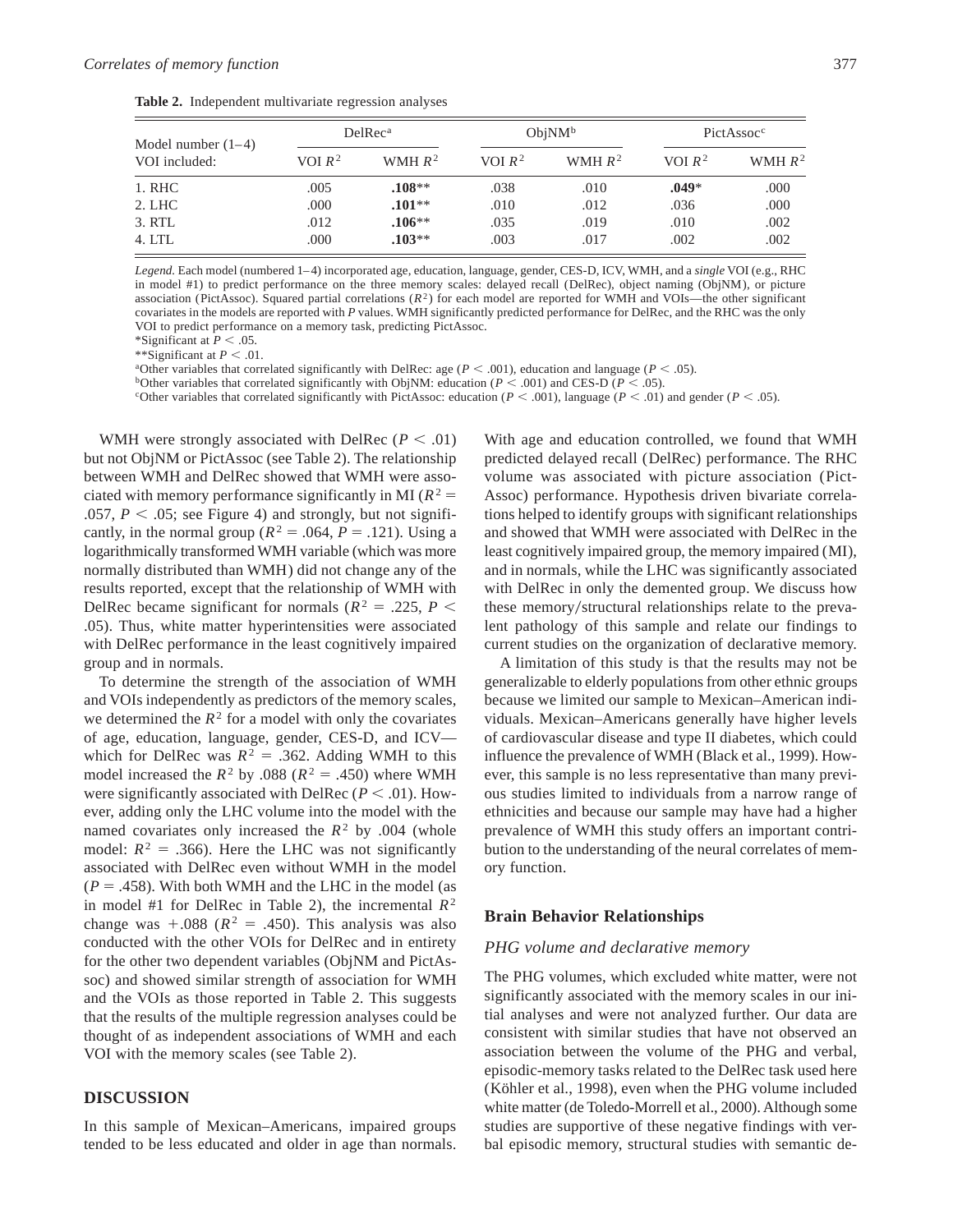

**Fig. 3.** Scatter plots showing the strength of association between the ICV normalized LHC volume and delayed recall (DelRec). Panel A shows the overall bivariate association strength in the entire sample; Panel B shows the strength of the group correlations. For the association between the LHC and DelRec, the demented group showed the strongest association.

mentia patients (Chan et al., 2001; Galton et al., 2001; Simons et al., 2001) and a study of several cases with hippocampal damage (Vargha-Khadem et al., 1997) suggest that an association between the parahippocampal gyrus and semantic memory should be evident. The possibility exists that structure/memory relationships are difficult to detect in this region because of the difficulty of tracing a neocortical region with more ambiguous and individually varying landmarks (Juottonen et al., 1999; Xu et al., 2000) than the hippocampus, for example.

# *HC and TL volumes and declarative memory*

The standard multivariate regression models were intended to determine how much of the variance in the dependent variables could be attributed to factors such as age, educa-



**Fig. 4.** Scatter plot showing the strength of association between DelRec and the logarithmically plotted WMH. The MI group had the strongest association between these two variables.

tion, WMH, and VOIs. These analyses showed that education consistently played a role on memory performance and that other factors [e.g., age, language, depression (CES-D), gender] and pathology (e.g., WMH) were also contributing. The hemispheric volumes of the HC were significantly associated with the memory scales in preliminary bivariate analyses (see Methods)—which was the selection criterion for further analysis. However, in multivariate analyses the LHC was not significantly correlated with DelRec, a verbal delayed-recall task (episodic memory), although expected from other studies (de Toledo-Morrell et al., 2000; Köhler et al., 1998; Petersen et al., 2000; Wilson et al., 1996). The results suggest that WMH may be more important for episodic memory than the hippocampus, in a sample of participants with many cardiovascular risk factors (Black et al., 1999). We did note a significant bivariate association between the LHC and DelRec in the demented group, which is consistent with the literature involving AD patients (de Toledo-Morrell et al., 2000; Köhler et al., 1998; Petersen et al., 2000). This is in contrast to the relationship between WMH and DelRec which was not observed in dementia participants but in those with mild cognitive impairment (MI; see Figure 4) and possibly in normals (see Results).

In terms of the semantic-memory relationships with the imaged volumes, we showed that the RHC was associated with PictAssoc performance (a nonverbal semantic-memory task). Wilson et al. (1996) reported a significant association between the hippocampal volume and a verbal semanticmemory task (the Boston Naming Test), but the bulk of the evidence suggests that the hippocampal volume is associ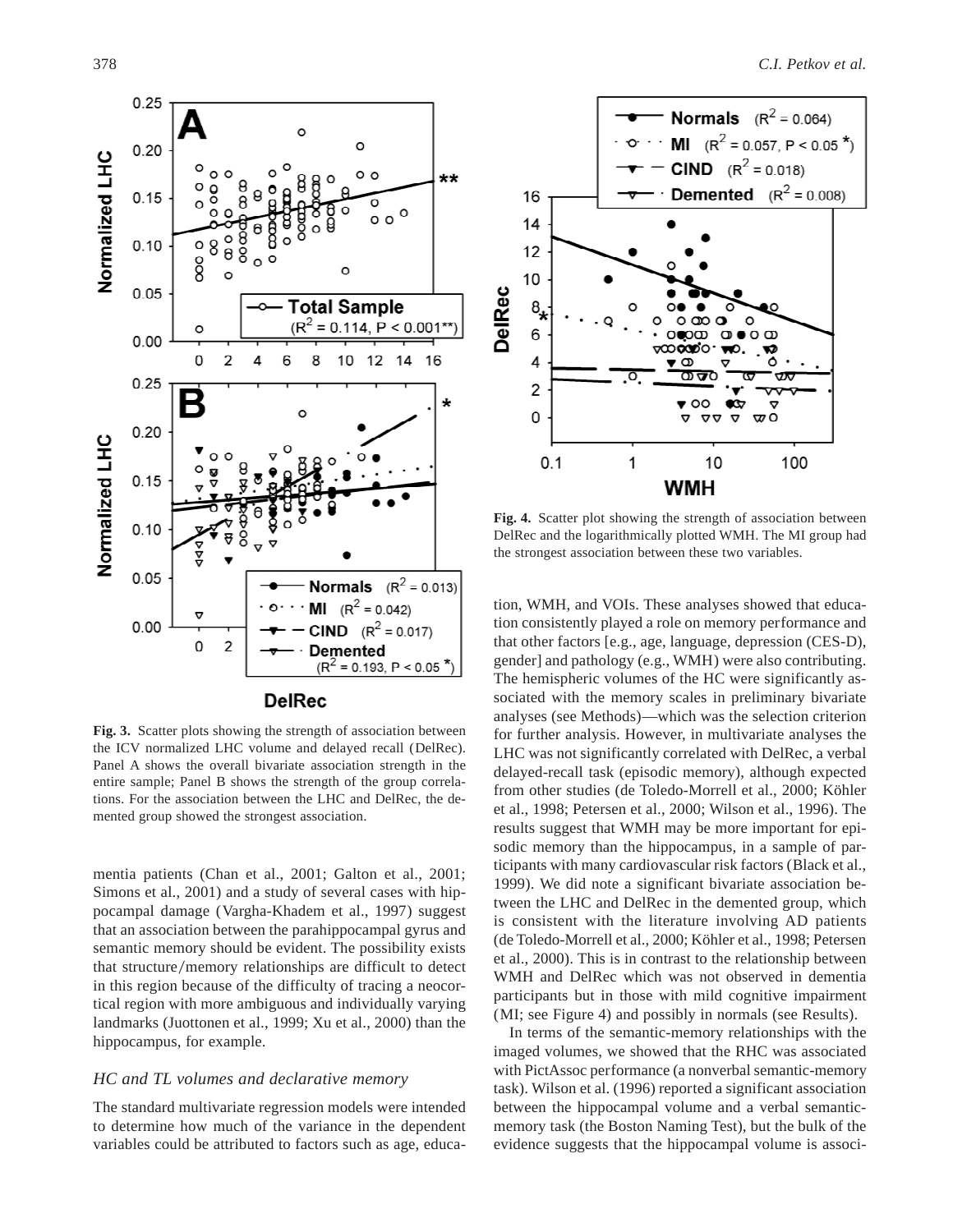ated with *episodic memory*: the RHC volume being associated with visual spatial, episodic memory (Abrahams et al., 1999; de Toledo-Morrell et al., 2000) and the LHC volume with verbal episodic memory (de Toledo-Morrell et al., 2000; Köhler et al., 1998). The finding of the RHC being associated with PictAssoc provides some support for a lateralization of function, namely, the right hemisphere being more involved in a nonverbal task of picture association. However, since hippocampal association with semantic memory is highly debated (Aggleton & Brown, 1999; Eichenbaum, 1998; Mishkin et al., 1998; Squire & Zola, 1998; Vargha-Khadem et al., 1997), these findings should be interpreted with caution.

It has been suggested that other brain structures like the temporal neocortex may also be involved with semantic memory (Aggleton & Brown, 1999; Fleischman & Gabrieli, 1999). Initially, the HC and TL volumes were significantly but nonspecifically correlated with the three memory tasks (see Methods). However, the hemispheric regions of the TL were not significantly associated with the memory tasks when other variables were incorporated in multivariate models making it difficult to assess the role of this imaged variable with memory.

## *WMH and declarative memory*

WMH were associated with DelRec. Our results show an association between WMH and a verbal episodic-memory task in the entire sample and allow us to compare the prediction strength of WMH and the HC volume on memory performance. We show that WMH was a stronger predictor variable of DelRec performance than the HC volume, the expected structural predictor. In subgroup (bivariate correlation) analyses, we observed that WMH were not significantly associated with DelRec in the demented or CIND groups, but were most prominently associated in the MI and normal groups suggesting that WMH may be associated with DelRec performance independently of dementia and certain other age or disease-related pathologies.

It has been suggested that different pathogenic mechanisms may underlie the episodic-memory impairments of AD patients and those with subcortical stroke (Libon et al., 1998; Reed et al., 2000). Because of the vascular risks in our sample, the prevalence of WMH may be different than in other ethnic groups and appears to have contributed to a stronger association with memory. We have previously reported an association between a cardiovascular risk factor (systolic blood pressure) and white matter hyperintensities for the non-demented participants in this study (Wu et al., 2002). The non-demented participants with high WMH also had a higher prevalence of previous stroke than did nondemented participants with low WMH (but lower levels than demented individuals). Our prior findings (Wu et al., 2002), in combination with those reported here in the same sample, provide further support that white matter disease is associated with cardiovascular risk factors (Breteler et al., 1994; Longstreth et al., 1996) and memory (GunningDixon & Raz, 2000). In that study, we also observed that WMH were significantly elevated only in these demented participants suggesting that WMH in the normal range may be sufficient to contribute to memory impairment; stressing the importance of white matter disease in episodic-memory impairment where vascular disease may be at risk.

It is interesting that the bivariate association between DelRec and the log-transformed WMH variable is significant in normals since some previous studies have also found significant associations between cognition and WMH in healthy elderly (DeCarli et al., 1995; Swan et al., 1998, 2000) while some have not (DeCarli et al., 1996; Kozachuk et al., 1990; O'Brien et al., 1997). A more limited range of WMH in normals may have contributed to these conflicting findings (Gunning-Dixon & Raz, 2000). However, the specific association between episodic memory and WMH is significant but rather weak in several studies (DeCarli et al., 1995; Libon et al., 1998; Ylikoski et al., 1993) and a recent meta-analysis (Gunning-Dixon & Raz, 2000) suggesting a weak association in the more commonly studied groups of AD patients and normals (DeCarli et al., 1996; Swan et al., 2000; Ylikoski et al., 1993).

The association between DelRec and WMH is, however, not unexpected given the cognitive correlates of WMH and the probable neural demands of the task. DeCarli and colleagues (DeCarli et al., 1995) showed that the neuropsychological scales associated with WMH tended to involve frontal lobe function, such as Trail Making and timed measures. Furthermore, it is thought that an *uncued* delayed-recall task such as the DelRec task used here may involve more of the frontal lobes than a delayed-recall task that provides participants with a cue, be it a word fragment, associated word, or a category label (Nolde et al., 1998). Interestingly, WMH were not associated with PictAssoc, a visually presented task of picture association, although the RHC was suggesting that this nonverbal semantic-memory task might rely less upon the frontal lobes and more upon the hippocampus. These findings highlight the importance of white matter signal hyperintensities in studies of declarative memory.

### **Conclusions**

We conclude that in a community-dwelling sample of Mexican–Americans white matter hyperintensities were the strongest structural predictor of verbal delayed-recall performance (episodic memory), particularly in elderly normals and mildly cognitively impaired individuals with no dementia or impairment of daily function. The left hippocampus was associated with verbal delayed recall only for demented individuals. Of the other imaged variables, only the right hippocampal volume was consistently associated with a visually presented picture-association task (nonverbal semantic memory) when confounding variables were controlled. Cognitive/structural relationships in this population may differ than those with a different prevalence of cerebrovascular disease.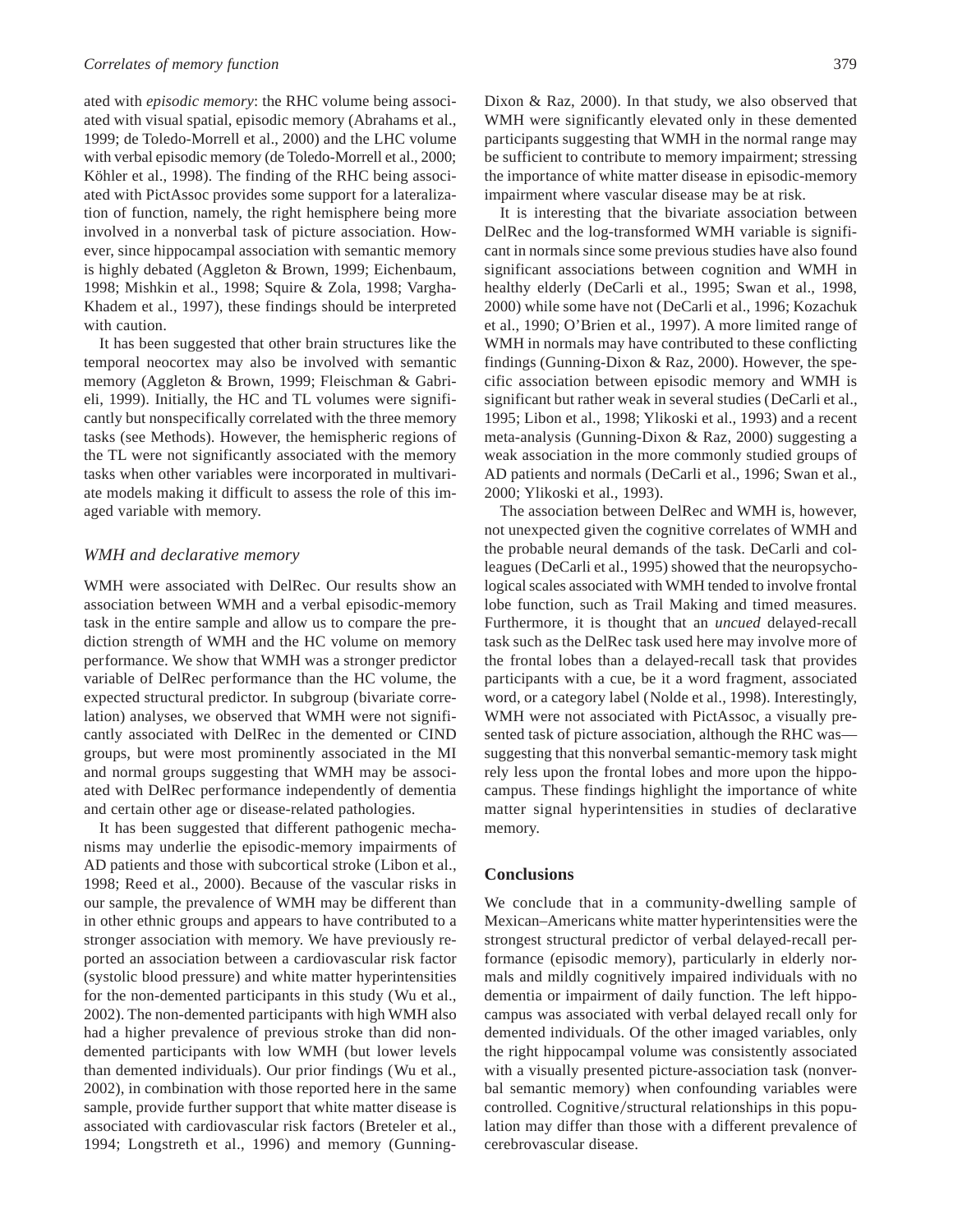### **ACKNOWLEDGMENTS**

This research was supported by NIH grants AG10129 and AG12975.

#### **REFERENCES**

- Abrahams, S., Morris, R.G., Polkey, C.E., Jarosz, J.M., Cox, T.C.S., Graves, M., & Pickering, A. (1999). Hippocampal involvement in spatial and working memory: A structural MRI analysis of patients with unilateral mesial temporal lobe sclerosis. *Brain and Cognition*, *41*, 39–65.
- Aggleton, J.P. & Brown, M.W. (1999). Episodic memory, amnesia, and the hippocampal-anterior thalamic axis. *Behavioral and Brain Sciences*, *22*, 425–444.
- Amaral, D.G. (1999). Introduction: What is where in the medial temporal lobe? *Hippocampus*, 9, 1-6.
- Black, S.A., Ray, L.A., & Markides, K.S. (1999). The prevalence and health burden of self-reported diabetes in older Mexican Americans: Findings from the Hispanic established populations for epidemiologic studies of the elderly. *American Journal of Public Health*, *89*, 546–552.
- Breteler, M.M., van Swieten, J.C., Bots, M.L., Grobbee, D.E., Claus, J.J., van den Hout, J.H., van Harskamp, F., Tanghe, H.L., de Jong, P.T., van Gijn, J., & Hofman, A. (1994). Cerebral white matter lesions, vascular risk factors, and cognitive function in a population-based study: The Rotterdam Study. *Neurology*, *44*, 1246–1252.
- Chan, D., Fox, N.C., Scahill, R.I., Crum, W.R., Whitwell, J.L., Leschziner, G., Rossor, A.M., Stevens, J.M., Cipolotti, L., & Rossor, M.N. (2001). Patterns of temporal lobe atrophy in semantic dementia and Alzheimer's disease. *Annals of Neurology*, *49*, 433–442.
- DeCarli, C., Murphy, D.G., Tranh, M., Grady, C.L., Haxby, J.V., Gillette, J.A., Salerno, J.A., Gonzales-Aviles, A., Horwitz, B., Rapoport, S.I., & Schapiro, M.B. (1995). The effect of white matter hyperintensity volume on brain structure, cognitive performance, and cerebral metabolism of glucose in 51 healthy adults. *Neurology*, *45*, 2077–2084.
- DeCarli, C., Grady, C.L., Clark, C.M., Katz, D.A., Brady, D.R., Murphy, D.G., Haxby, J.V., Salerno, J.A., Gillette, J.A., Gonzalez-Aviles, A., & Rapoport, S.I. (1996). Comparison of positron emission tomography, cognition, and brain volume in Alzheimer's disease with and without severe abnormalities of white matter. *Journal of Neurology, Neurosurgery and Psychiatry*, *60*, 158–167.
- de Leeuw, F.E., de Groot, J.C., Achten, E., Oudkerk, M., Ramos, L.M., Heijboer, R., Hofman, A., Jolles, J., van Gijn, J., & Breteler, M.M. (2001). Prevalence of cerebral white matter lesions in elderly people: A population based magnetic resonance imaging study. The Rotterdam Scan Study. *Journal of Neurology, Neurosurgery and Psychiatry*, *70*, 9–14.
- Del-Ser, T., Morales, J.M., Barquero, M.S., Cantón, R., & Bermejo, F. (1997). Application of a Spanish version of the "Informant Questionnaire on Cognitive Decline in the Elderly" in the clinical assessment of dementia. *Alzheimer Disease and Associated Disorders*, *11*, 3–8.
- de Toledo-Morrell, L., Dickerson, B., Sullivan, M.P., Spanovic, C., Wilson, R., & Bennett, D.A. (2000). Hemispheric differences in hippocampal volume predict verbal and spatial memory performance in patients with Alzheimer's disease. *Hippocampus*, *10*, 136–142.
- Eichenbaum, H.B. (1998). Amnesia, the hippocampus, and episodic memory [editorial]. *Hippocampus*, *8*, 197.
- Fein, G., Di Sclafani, V., Tanabe, J., Cardenas, V., Weiner, M.W., Jagust, W.J., Reed, B.R., Norman, D., Schuff, N., Kusdra, L., Greenfield, T., & Chui, H. (2000). Hippocampal and cortical atrophy predict dementia in subcortical ischemic vascular disease. *Neurology*, *55*, 1626–1635.
- Fleischman, D.A. & Gabrieli, J. (1999). Long-term memory in Alzheimer's disease. *Current Opinion in Neurobiology*, *9*,  $240 - 244$ .
- Galton, C.J., Patterson, K., Graham, K., Lambon-Ralph, M.A., Williams, G., Antoun, N., Sahakian, B.J., & Hodges, J.R. (2001). Differing patterns of temporal atrophy in Alzheimer's disease and semantic dementia. *Neurology*, *57*, 216–225.
- Garde, E., Mortensen, E.L., Krabbe, K., Rostrup, E., & Larsson, H.B. (2000). Relation between age-related decline in intelligence and cerebral white-matter hyperintensities in healthy octogenarians: A longitudinal study. *Lancet, 356*, 628–634.
- Gonzalez, H.M., Mungas, D., Reed, B.R., Marshall, S., & Haan, M.N. (2001a). A new verbal learning and memory test for English- and Spanish-speaking older people. *Journal of the International Neuropsychological Society*, *7*, 544–555.
- Gonzalez, H.M., Haan, M.N., & Hinton, L. (2001b). Acculturation and the prevalence of depression in older Mexican Americans: Baseline results of the Sacramento Area Latino Study on Aging. *Journal of the American Geriatric Society*, *49*, 948–953.
- Gunning-Dixon, F.M. & Raz, N. (2000). The cognitive correlates of white matter abnormalities in normal aging: A quantitative review. *Neuropsychology*, *14*, 224–232.
- Honeycutt, N.A., Smith, P.D., Aylward, E., Li, Q., Chan, M., Barta, P.E., & Pearlson, G.D. (1998). Mesial temporal lobe measurements on magnetic resonance imaging scans. *Psychiatry Research*, *83*, 85–94.
- Insausti, R., Tuñón, T., Sobreviela, T., Insausti, A.M., & Gonzalo, L.M. (1995). The human entorhinal cortex: A cytoarchitectonic analysis. *Journal of Comparative Neurology*, *355*, 171–198.
- Insausti, R., Juottonen, K., Soininen, H., Insausti, A.M., Partanen, K., Vainio, P., Laakso, M.P., & Pitkänen, A. (1998). MR volumetric analysis of the human entorhinal, perirhinal, and temporopolar cortices. *American Journal of Neuroradiology*, *19*, 659–671.
- Jack, C.R., Jr., Petersen, R.C., Xu, Y.C., O'Brien, P.C., Smith, G.E., Ivnik, R.J., Boeve, B.F., Waring, S.C., Tangalos, E.G., & Kokmen, E. (1999). Prediction of AD with MRI-based hippocampal volume in mild cognitive impairment. *Neurology*, *52*, 1397–1403.
- Jorm, A.F. & Korten, A.E. (1988). Assessment of cognitive decline in the elderly by informant interview. *British Journal of Psychiatry*, *152*, 209–213.
- Juottonen, K., Laakso, M.P., Partanen, K., & Soininen, H. (1999). Comparative MR analysis of the entorhinal cortex and hippocampus in diagnosing Alzheimer disease. *American Journal of Neuroradiology*, *20*, 139–144.
- Klein, G.J., Teng, X., Jagust, W.J., Eberling, J.L., Acharya, A., Reutter, B.W., & Huesman, R.H. (1997). A methodology for specifying PET VOI's using multimodality techniques. *IEEE Transactions on Medical Imaging*, *16*, 405–415.
- Köhler, S., Black, S.E., Sinden, M., Szekely, C., Kidron, D., Parker, J.L., Foster, J.K., Moscovitch, M., Winocour, G., Szalai, J.P., Bronskill, M.J., & Wincour, G. (1998). Memory impairments associated with hippocampal versus parahippocampal-gyrus